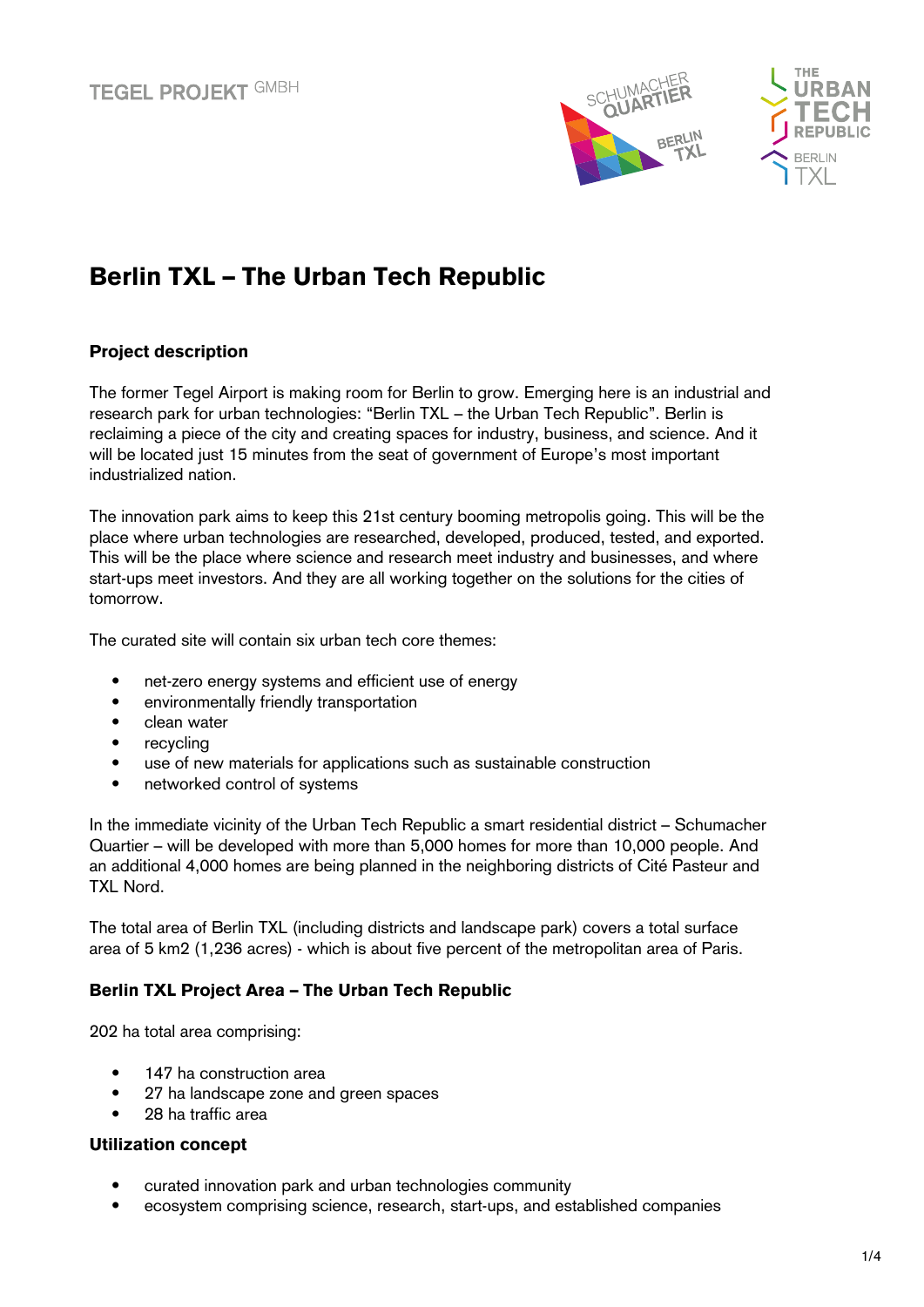



- areas for all phases of company development: Start-up center and technology centers (Terminals B and D) business and industrial sites between 3,000 and 200,000 m2
- trade fair and conference halls, testing grounds, overnight accommodation, and food services
- first anchor tenants:
	- Berliner Hochschule für Technik University of Applied Sciences with 2,500 students in urban technology fields (Central Terminal)
	- Berlin Fire and Rescue Service Academy with training operations (hangar)

## Areas for industry, trade and science

- 39 ha campus
- 70 ha business belt
- 82 ha industrial park (Berlin's largest contiguous inner-city industrial site)

## Potential

- workforce: up to 20,000
- students: up to 5,000 (of which 2,500 at Berliner Hochschule für Technik)
- companies: up to 1,000
- gross value added in Berlin TXL: 1.6 billion euros p. a. (with 18,000 jobs)
- gross value added for Berlin: 2.6 billion euros p. a. (impact on the gross value added in Berlin in total with 18,000 jobs in Berlin TXL)
- tax effects in Berlin State (through development of Berlin TXL): 160 million euros p. a.

# The Urban Tech Republic as Smart City and Real-World Laboratory

- Energy plan: A low-energy network, which is unique in the world for its size, supplies Berlin TXL with sustainable heating and cooling. The result is a digitalized marketplace for thermal energy with prosumers who both consume and produce energy.
- FUTR Hub: A networked digital infrastructure will be built in Berlin TXL with the FUTR Hub high-performance IT platform. Urban data will be integrated into the FUTR Hub for smart environmental monitoring, traffic, and energy and rainwater management, as well as intelligent control systems for technical infrastructure, and the processes for facility management at the site will be mapped.
- Transportation plan: The Urban Tech Republic becomes a compact district and district of short distances with a clearway road for public transport and transportation hubs with options for bike- and carsharing as well as e-mobility. In addition, the innovation park will be connected to the superordinate network for cycling and public transport.
- Testing grounds: In the Urban Tech Republic, there is room for testing, for instance a test circuit for innovative transportation.
- Sustainable construction: In addition to holding certifications for several existing buildings, the Campus in the heart of the innovation park has since 2016 held a Platinum Certificate from the German Sustainable Building Council (DGNB) as the world's first pre-certified commercial district. Furthermore, with the project Bauhütte 4.0, Wood to City, a new innovation cluster will be constructed with the objective of scaling climate-friendly timber construction to an industrial level, and to achieve significant cost advantages in the medium term over conventional construction.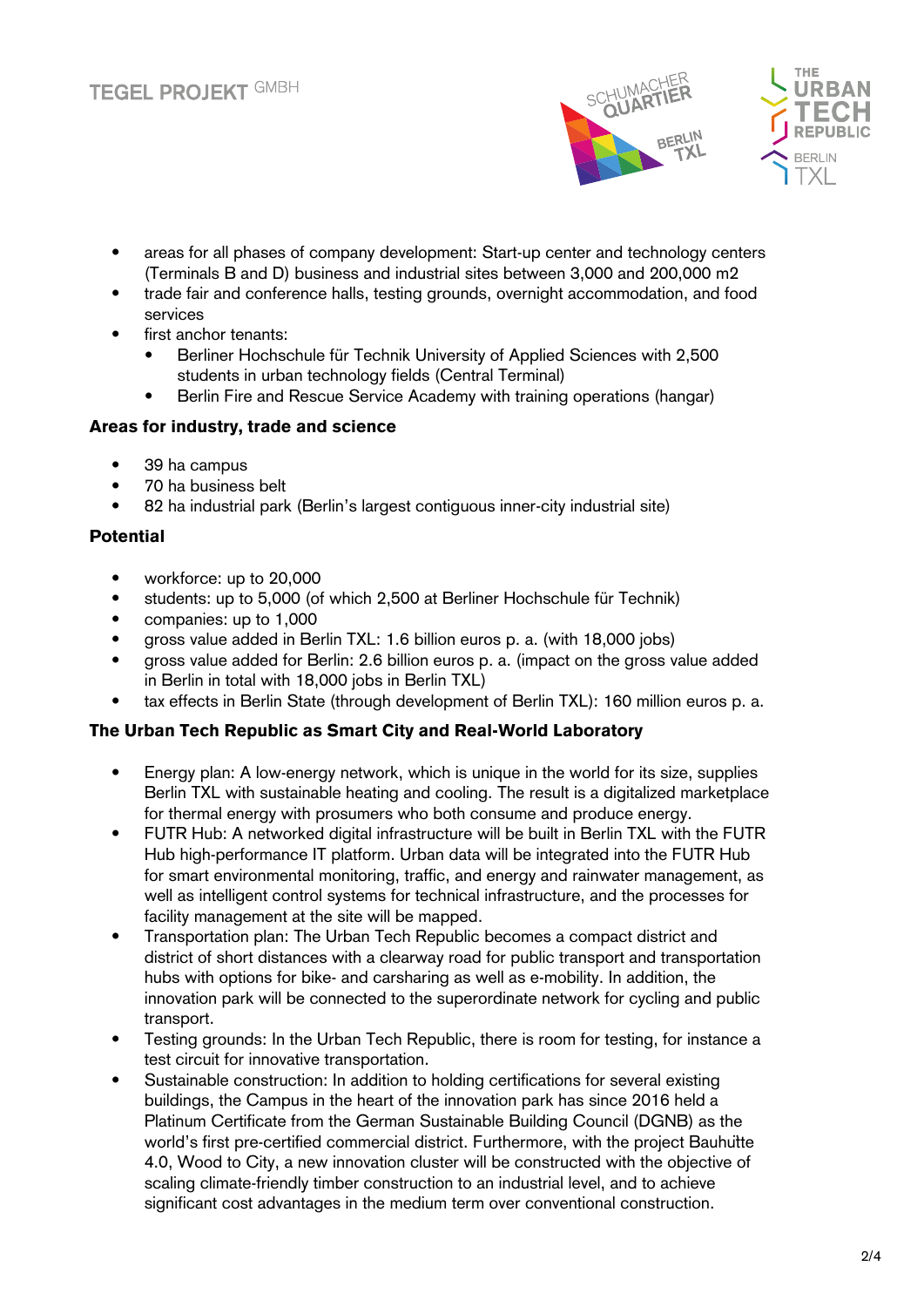



• Biodiversity as a planning principle: Animal-Aided Design means that Berlin TXL becomes a habitat and refuge for a wide variety of animal species.

## Open space concept

- Close to 200 hectares of the "Tegeler Stadtheide" landscape west of the Schumacher Quartier will become part of the already existing local recreation area on the other side of the former airport grounds, giving residents of Berlin a large, new recreational space in close proximity to nature. Grün Berlin GmbH is the company responsible for its development.
- A landscape park forms the transition between the Urban Tech Republic and the adjacent Schumacher Quartier district on the east.

## Participatory planning process

- 2008: Green light given for public discussion on the future of the Tegel airport grounds.
- 2009 to 2012: The idea for the Innovation Park is born during a workshop proposals are drafted by six international teams comprising architects, city planners, and landscape designers, which are then further developed together with experts, administration, and stakeholders from Berlin's general public.
- 9th June 2011: The Berlin Parliament approves the goals of the zoning plan and the landscape program.
- 2013: The master plan is adopted by the Berlin State Senate with binding effect.
- From 2016: The increasing demand for housing space in Berlin gives rise to further development of Schumacher Quartier.
- 2017: The outline for urban planning is further developed in four SQ Labs together with experts at state and regional level into a framework that is the basis of further planning for the residential district.
- 2018: The development plans for parts of the Urban Tech Republic and Schumacher Quartier are presented in public in November.
- 2019: Decision is taken on the landscape planning competition for the district and landscape park.
- 2020: An information center is being set up on site following the closure of the airport.
- Interested members of the public can participate constructively in public site conferences from the beginning of the plans.

# Timeline implementation

- August 2021: Acquisition of the grounds by Tegel Projekt GmbH
- December 2021: agreement upon the development plan for the central Campus area
- Beginning 2022: Installation of site logistics, construction roads and start of civil engineering works; leases for interim uses in the existing buildings in tandem with restoration and reconstruction; allocation of land
- Beginning 2027: Completion of major part of restoration work; accommodation of the Berliner Hochschule für Technik in Terminal A, of the Foundation and Technology Center in Terminal B, and of the Berlin Fire Department and Rescue Services Academy in the hangars
- Development of the overall project in four construction phases up to around 2040